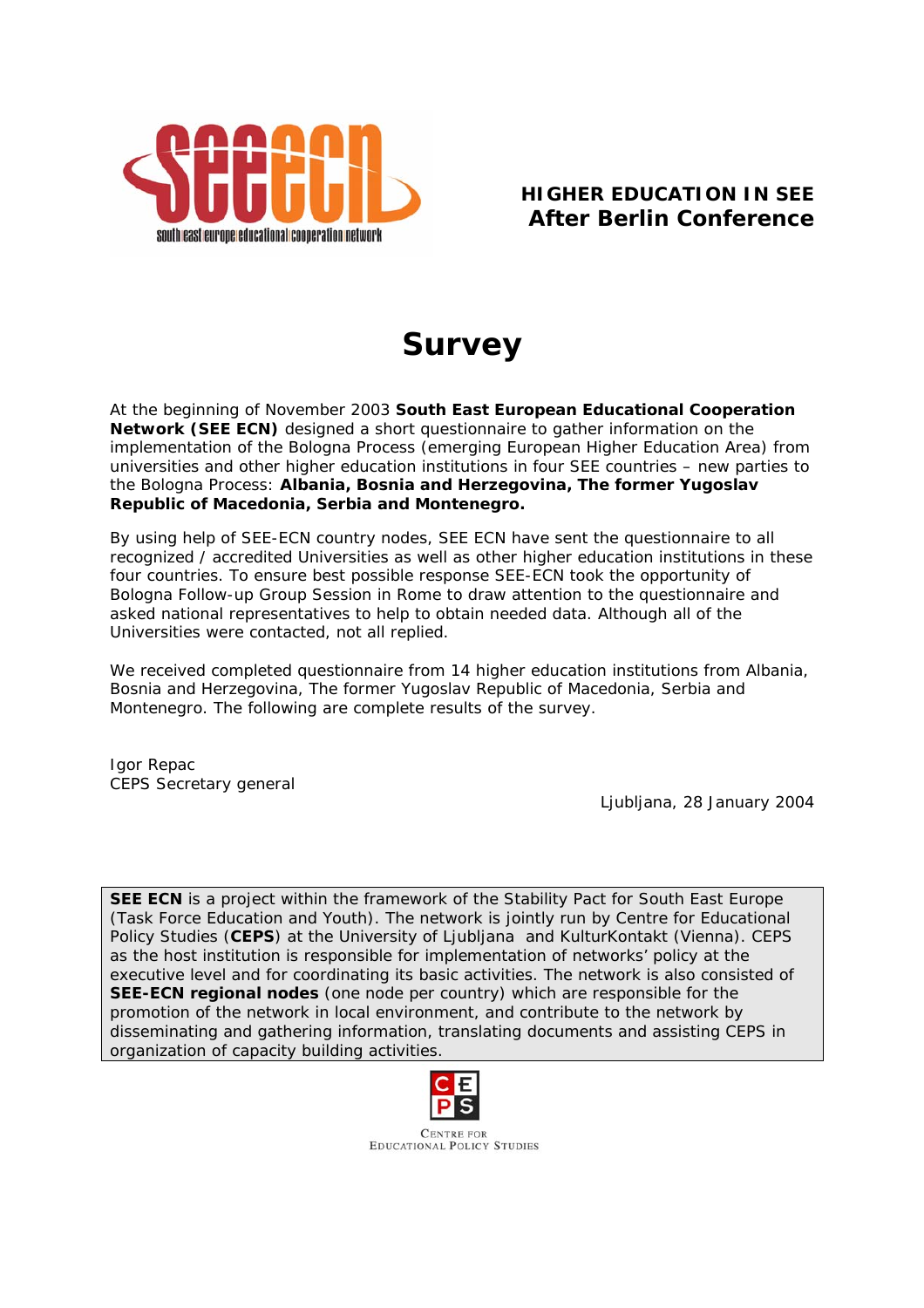*List of Universities in Bosnia and Herzegovina, The former Yugoslav Republic of Macedonia, Serbia and Montenegro and representatives, which completed the questionnaire:* 

| <b>ALBANIA</b>                                     |                                 |
|----------------------------------------------------|---------------------------------|
| <u> Institution:</u>                               | <b>Filled in by (position):</b> |
| Albanian Accreditation Agency for Higher Education | I Director                      |
| Polytechnic University of Tirana                   | Vice-rector                     |

| <b>BOSNIA AND HERZEGOVINA</b>      |                                             |  |
|------------------------------------|---------------------------------------------|--|
| Institution:                       | Filled in by (position):                    |  |
| University of Banja Luka           | International relations officer             |  |
| University of Serbian Sarajevo     | Head of the International Office            |  |
| University "Dzemal Bijedic" Mostar | Vice-rector of scientific and research work |  |
| University of Sarajevo             | Secretary General                           |  |
| University of Tuzla                | Vice-Rector for International Relations     |  |

| THE FORMER YUGOSLAV REPUBLIC OF MACEDONIA |                                 |  |
|-------------------------------------------|---------------------------------|--|
| <u> Institution:</u>                      | <b>Filled in by (position):</b> |  |
| University of St. Cyril and Methodius     | Rector                          |  |
| South East European University Tetovo     | Deputy Secretary-General        |  |

| <b>SERBIA</b>                |                                       |  |
|------------------------------|---------------------------------------|--|
| <b>Institution:</b>          | <b>Filled in by (position):</b>       |  |
| University of Belgrade       | Vice-rector                           |  |
| University of Arts, Belgrade | Interdisciplinary studies coordinator |  |
| University of Nis            | Rector                                |  |
| University of Novi Sad       | Vice-rector                           |  |

| <i><b>MONTENEGRO</b></i> |                                 |  |
|--------------------------|---------------------------------|--|
| Thstitution: I           | <b>Filled in by (position):</b> |  |
| University of Montenegro | BFUG member                     |  |

**N = 14**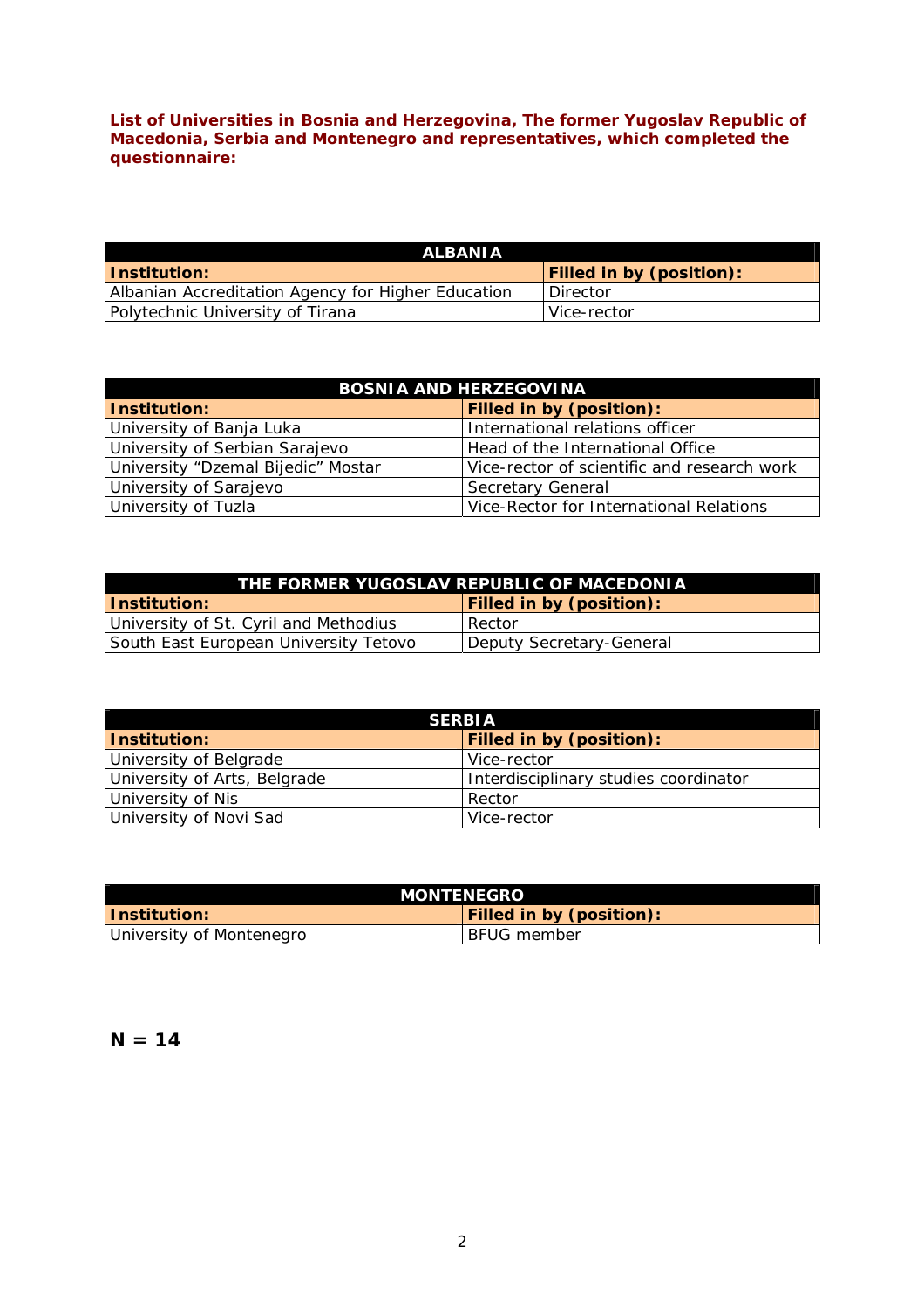#### **Table 1: Synthesis of answers to question 1.**

| Q1. Could you briefly explain what strengths and opportunities your institution<br>finds in the Bologna Process? |      |                                                                                      |
|------------------------------------------------------------------------------------------------------------------|------|--------------------------------------------------------------------------------------|
| (Please, select from the list)                                                                                   |      |                                                                                      |
| Number of                                                                                                        | $\%$ |                                                                                      |
| choices<br>$(N=14)$                                                                                              |      |                                                                                      |
| 7                                                                                                                | 50%  | Development of a two-tier system (easily readable and comparable<br>degrees).        |
| 10                                                                                                               | 71%  | Development of a credit system (ECTS or similar)                                     |
| 12                                                                                                               | 86%  | Development of a system of quality assurance                                         |
| 8                                                                                                                | 57%  | Promotion of student and staff mobility                                              |
| 9                                                                                                                | 64%  | Mutually recognition of study periods and diplomas (at home and/or<br>abroad).       |
| 8                                                                                                                | 57%  | Strengthening European dimension in our curricula (e.g. joint<br>degrees)            |
| 7                                                                                                                | 50%  | Strengthening Lifelong Learning opportunities in our curricula                       |
| 8                                                                                                                | 57%  | Strengthening the role of higher education institutions in society                   |
| 4                                                                                                                | 29%  | Strengthening the role of students in governance of higher education<br>institutions |
| 5                                                                                                                | 36%  | Strengthening the attractiveness of the European Higher Education<br>Area            |
| 6                                                                                                                | 43%  | Linking (European) Higher Education Area and (European) Research<br>Area             |
| 6                                                                                                                | 43%  | Other                                                                                |

#### *Other:*

**Transparency** 

Mutual recognition of study periods and diplomas (at home and/or abroad).

Integration of University, adoption of national legislation. Bologna Process will create and enhance environment which will make our reform process possible

Promoting of a massive Higher Education without neglecting and tolerating quality issues.

Introduction of new teaching and evaluation methods.

Respondents had an option to select multiple answers from the list and / or to add their own answer. According to the results, 86% of respondents finds *Development of a system of quality assurance* as the main strength and opportunity in Bologna process for their institution. Second on the list is *Development of a credit system (ECTS or similar)*  with 71% of votes. The least important strength and opportunity seems to be *Strengthening the role of students in governance of higher education institutions* with only 29% of votes.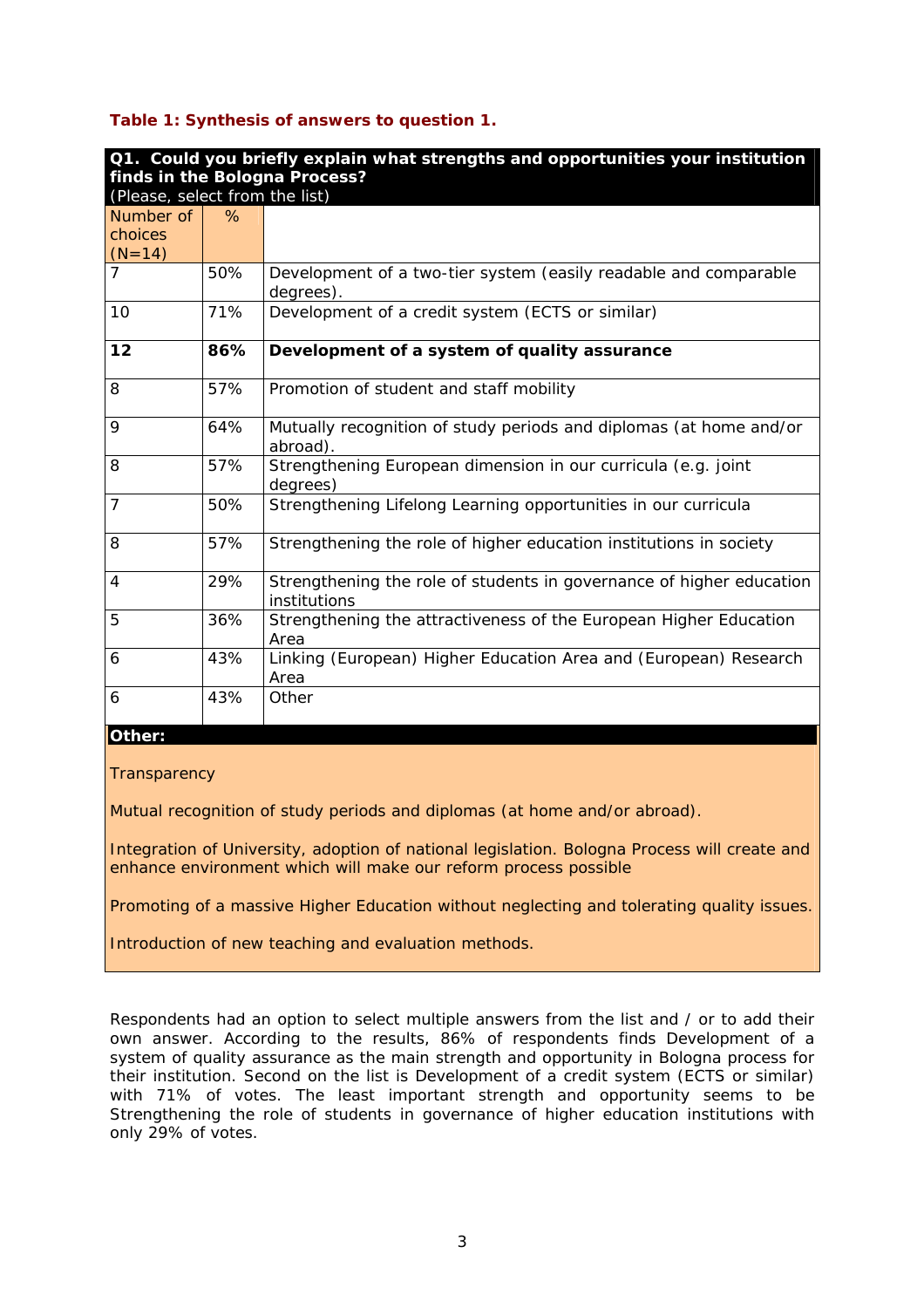#### **Table 2: Synthesis of answers to question 2.**

| Q2. Could you briefly explain what threats and weaknesses your institution |      |                                                                                      |
|----------------------------------------------------------------------------|------|--------------------------------------------------------------------------------------|
| finds in the Bologna Process?                                              |      |                                                                                      |
| (Please, select from the list)                                             |      |                                                                                      |
| Number of                                                                  | $\%$ |                                                                                      |
| choices                                                                    |      |                                                                                      |
| $(N=14)$                                                                   |      |                                                                                      |
| 3                                                                          | 21%  | Development of a two-tier system (easily readable and comparable<br>degrees).        |
| 1                                                                          | 7%   | Development of a credit system (ECTS or similar)                                     |
| 4                                                                          | 29%  | Development of a system of quality assurance                                         |
| 1                                                                          | 7%   | Promotion of student and staff mobility                                              |
| 3                                                                          | 21%  | Mutually recognition of study periods and diplomas (at home<br>and/or abroad).       |
| $\overline{2}$                                                             | 14%  | Strengthening European dimension in our curricula (e.g. joint<br>degrees)            |
| 3                                                                          | 21%  | Strengthening Lifelong Learning opportunities in our curricula                       |
| 3                                                                          | 21%  | Strengthening the role of higher education institutions in society                   |
| $\overline{2}$                                                             | 14%  | Strengthening the role of students in governance of higher<br>education institutions |
| 1                                                                          | 7%   | Strengthening the attractiveness of the European Higher Education<br>Area            |
| 4                                                                          | 29%  | Linking (European) Higher Education Area and (European)<br>Research Area             |
| 5                                                                          | 36%  | Other                                                                                |

#### *Other:*

#### Brain-drain

Too easy dismissal of the traditional values and time-tested and proven strategies in teaching.

Lowering the length of study periods according to the lowest common denominator, UAB sees as a threat. However, fitting study programs into 3 years + may be not sufficient in all cases especially not in arts and humanities. Also lowering of the M.A programs to 1 year may diminish the level of research done at such programmes and therefore make M.A thesis look like a more formal work.

Strengthening the attractiveness of the EHEA may lead to market approach as a goal in itself, which UAB sees as a threat to excellence in education. University is institution of HE, which should supported by government, and not the enterprise dependant on market fluctuations.

Insufficient number of teachers for optional subjects; Resistance to change by older members of staff and some faculty deans; Lack of financial means to support the envisaged changes

Our basic weaknesses are political environment and constitution – legal framework in BH in which reform will take part, and extremely inadequate economic conditions of the State as a whole. We do not have even minimal conditions to enter into reform process and to begin realization of reform process. Like conclusion, from all above mentioned one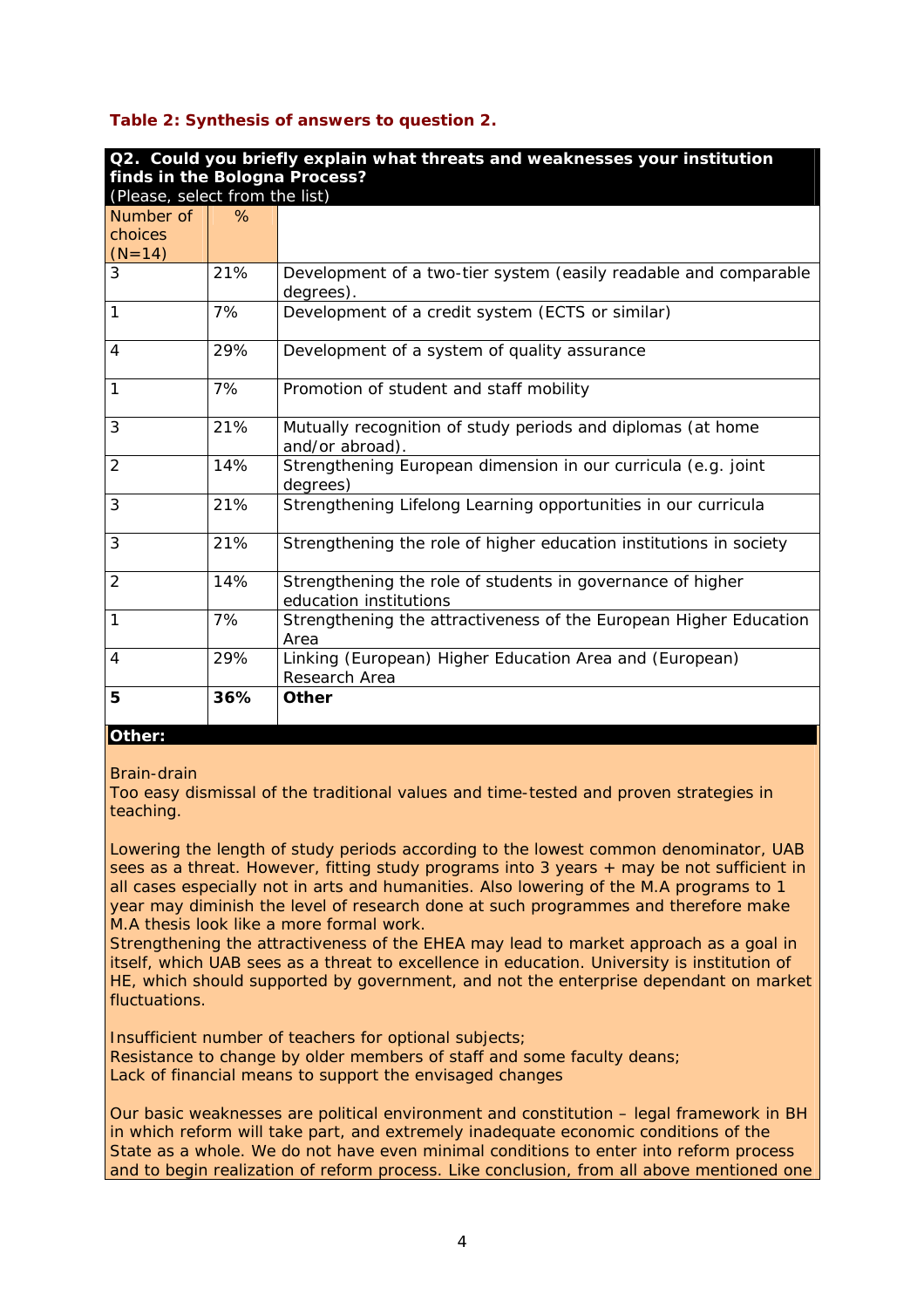can see that integration of the University is basic principle.

Motivation of B&H University staff.

Respondents had an option to select multiple answers from the list and / or to add their own answer. Surprisingly none of the listed answers received more than three votes, except the answers *Linking (European) Higher Education Area and (European) Research Area* and *Development of a system of quality assurance,* which seem to be the main threat and weakness that institutions find in Bologna process. 36% of respondents also listed additional threats and weaknesses.

#### **Table 3: Answers to question 3.**

| Q3. Please indicate the priority areas of your institution inside the Bologna<br><b>Process</b> (Please use figures to mark priorities; $1 =$ as the highest priority; = 10 as the<br>lowest priority). |               |                                                                                      |
|---------------------------------------------------------------------------------------------------------------------------------------------------------------------------------------------------------|---------------|--------------------------------------------------------------------------------------|
| Number of<br>marks $(N=14)$                                                                                                                                                                             | Average mark: |                                                                                      |
| 11                                                                                                                                                                                                      | 2,5           | Development of a two-tier system (easily<br>readable and comparable degrees).        |
| 14                                                                                                                                                                                                      | 3,2           | Development of a credit system (ECTS or similar)                                     |
| 14                                                                                                                                                                                                      | 2,5           | Development of a system of quality assurance                                         |
| 14                                                                                                                                                                                                      | 4, 4          | Promotion of student and staff mobility                                              |
| 14                                                                                                                                                                                                      | 3,6           | Mutually recognition of study periods and diplomas (at<br>home and/or abroad).       |
| 14                                                                                                                                                                                                      | 4,7           | Strengthening European dimension in our curricula<br>(e.g. joint degrees)            |
| 13                                                                                                                                                                                                      | 6, 2          | Strengthening Lifelong Learning opportunities in our<br>curricula                    |
| 12                                                                                                                                                                                                      | 4,7           | Strengthening the role of higher education institutions<br>in society                |
| 14                                                                                                                                                                                                      | 6, 6          | Strengthening the role of students in governance of<br>higher education institutions |
| 13                                                                                                                                                                                                      | 7,1           | Strengthening the attractiveness of the European<br><b>Higher Education Area</b>     |
| 12                                                                                                                                                                                                      | 5,6           | Linking (European) Higher Education Area and<br>(European) Research Area             |
| 0                                                                                                                                                                                                       |               | Other                                                                                |

Respondents were asked to rank given answers by using figures from 1 (as the highest priority) to 10 (as the lowest priority). Some of the respondents did not marked all the answers, which is indicated by the far left column *Number of marks.* The highest priority area for institutions analyzed in our survey is *Development of a system of quality assurance* which received the average mark 2,5. Also high on priority list is *Development of a two-tier system (easily readable and comparable degrees)* with the same average mark 2,5 but one has to consider that three of the respondents did not mark this answer at all, which leaves us uncertain whether they found it so unimportant or just forgot to mark it. According to the results, the lowest priority is given to the answer *Strengthening the attractiveness of the European Higher Education Area* (7,1).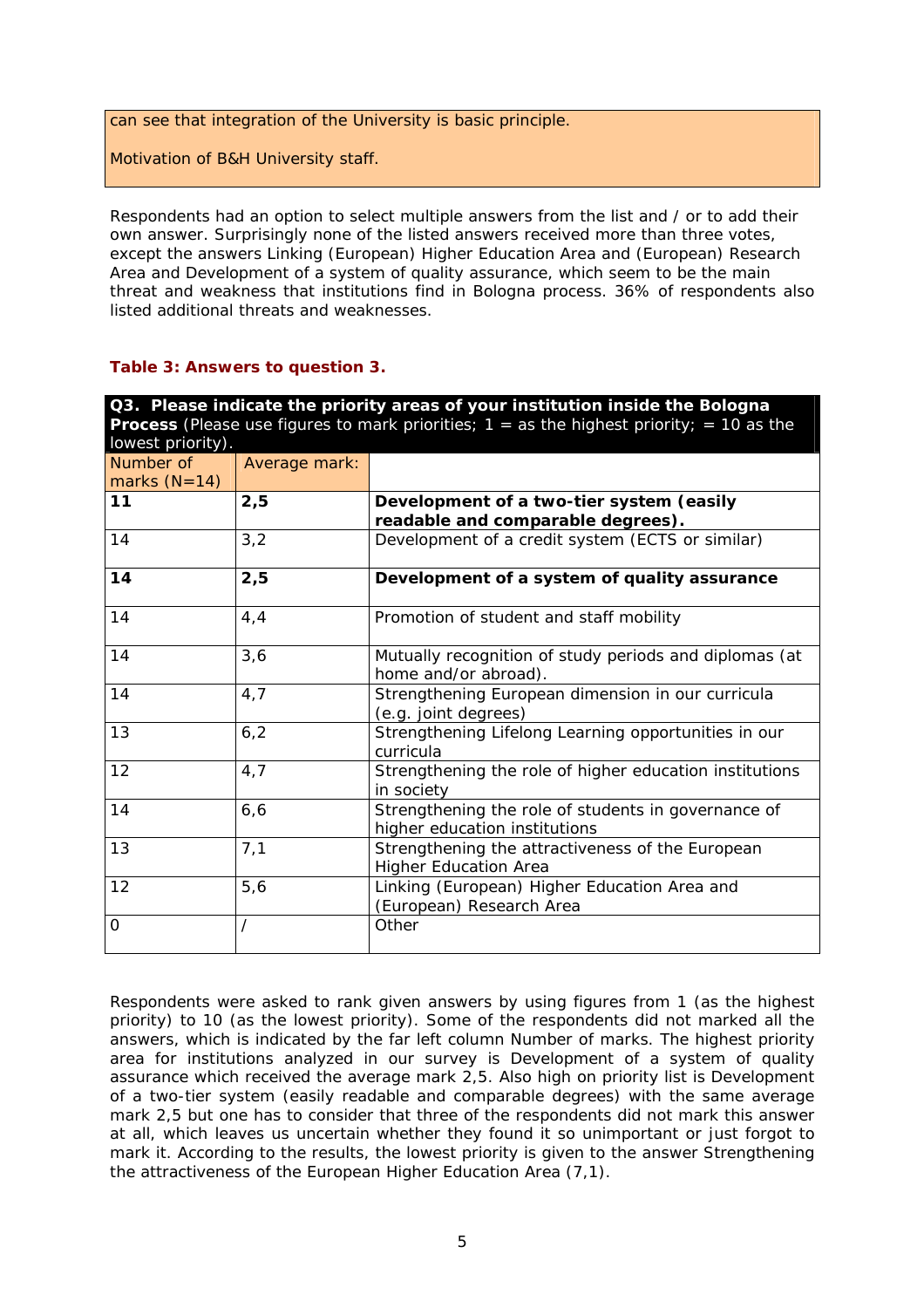### **Table 4: Full answers of respondents to question 4.**

**Q4. Could you briefly explain what are main aims to be achieved at your** 

|           | Q4. Could you briefly explain what are main aims to be achieved at your<br>institution until May 2005 (Bergen Conference) in the following areas:                                                                                                                                                                                                                                                                                                                                                                                                                                                                                                                                                                                                                                                                                    |
|-----------|--------------------------------------------------------------------------------------------------------------------------------------------------------------------------------------------------------------------------------------------------------------------------------------------------------------------------------------------------------------------------------------------------------------------------------------------------------------------------------------------------------------------------------------------------------------------------------------------------------------------------------------------------------------------------------------------------------------------------------------------------------------------------------------------------------------------------------------|
|           | A) Quality assurance:                                                                                                                                                                                                                                                                                                                                                                                                                                                                                                                                                                                                                                                                                                                                                                                                                |
|           | 1. Basing on Tempus project devoted to QA we will develop some mechanisms of<br>QA, we will have quality evaluation from EUA, will be prepared for accreditation.                                                                                                                                                                                                                                                                                                                                                                                                                                                                                                                                                                                                                                                                    |
|           | 2. Establishment (law/statutes) of procedures, offices, training of personnel,<br>teacher- and student awareness                                                                                                                                                                                                                                                                                                                                                                                                                                                                                                                                                                                                                                                                                                                     |
|           | 3. The UAB's common viewpoints on quality assurance are:                                                                                                                                                                                                                                                                                                                                                                                                                                                                                                                                                                                                                                                                                                                                                                             |
| $\bullet$ | The quality of higher education, as well as the assurance of such quality is very<br>important factor in determination of European educational policies. As such, they<br>are central aspects of Bologna process and the majorities of European<br>governments.                                                                                                                                                                                                                                                                                                                                                                                                                                                                                                                                                                      |
| ٠         | Under the system of quality assurance UAB's staff understands primarily a<br>continuing process in which the common mistakes should be noticed and outlined<br>as well as methods of making corrections and improvements in functioning of the<br>University, it's consistent faculties, educational programs and artistic work being<br>done at UAB, with aims to enhance the potential of university to adjust to<br>constant and relatively changeable conditions and requirements imposed by wider<br>social and economic environment.                                                                                                                                                                                                                                                                                           |
| ٠         | More formalized system of quality assurance will keep up this institution with<br>modern tendencies in European higher education area and will make UAB<br>compatible and competitive with similar educational institutions in Europe, as well<br>as flexible with the constant state of flux and transition that is so much a part of<br>our culture, society and economy.                                                                                                                                                                                                                                                                                                                                                                                                                                                          |
|           | The quality assurance methods should be introduced and implemented by UAB's<br>faculties' staff and students and not imposed by government. In view of the above<br>stated, the Working Group for quality assurance has been formed at each faculty<br>with central Group at University level. Groups are formed on long-term basis with<br>following aims:<br>To study quality assurance models in Europe.<br>To explore the possibilities of formal and systematic institutionalization of<br>quality assurance mechanisms on UAB faculties.<br>To prepare for action in order to introduce formalized quality assurance<br>system as of next academic year. (2003/04)<br>To introduce the policies, processes and actions through which the quality of<br>education provided at UAB's faculties will be maintained and developed. |
|           | 4. Operational plan and programme for realization of the recommendations and<br>directions of the EUA external evaluation report                                                                                                                                                                                                                                                                                                                                                                                                                                                                                                                                                                                                                                                                                                     |
|           | 5. It is the University's intention to develop a comprehensive and sustainable quality<br>assurance mechanism                                                                                                                                                                                                                                                                                                                                                                                                                                                                                                                                                                                                                                                                                                                        |
| 6.        | To remove weaknesses and improve the educational standards                                                                                                                                                                                                                                                                                                                                                                                                                                                                                                                                                                                                                                                                                                                                                                           |
|           | 7. We believe that awareness is so far built of quality culture and a common spirit,<br>mission and willingness to make improvements at the University. The next step<br>will be first internal and then an external evaluation. Guidelines and aims will be<br>set in that process. By 2005, the issue of quality assurance will be part of reform<br>process at the University, and first activities on implementation of a quality<br>assurance system and accreditation procedures will have started, trying to<br>harmonize with such activities and procedures at universities in B&H and Europe.                                                                                                                                                                                                                              |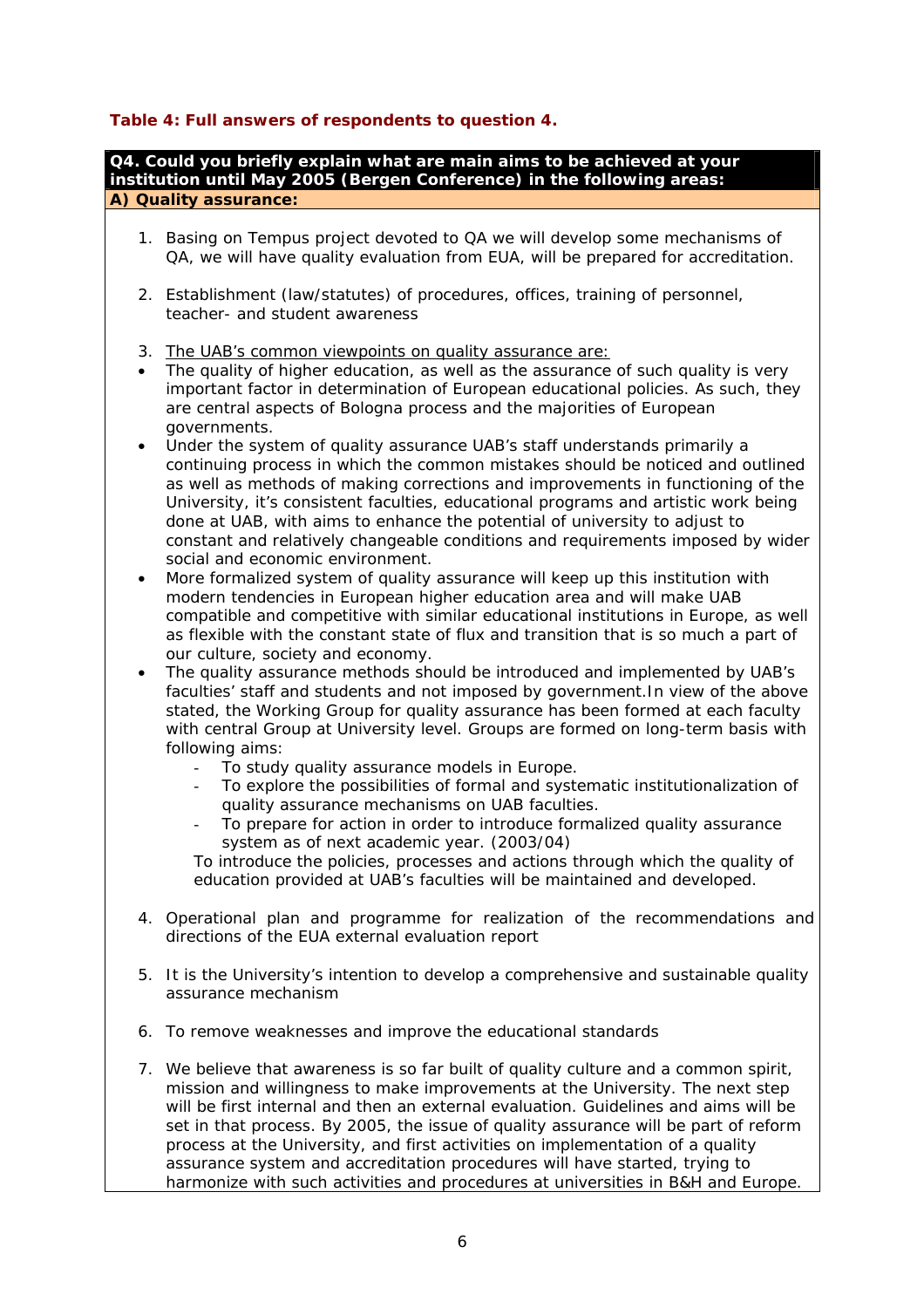- 8. To undertake the EUA evaluation; to educate the existing staff; To propose changes in Bosnian legislation in the respect of QA in order to introduce the Agency for accreditation
- 9. The consensus has been achieved between all deans of our university to introduce internal QA monitoring team in each faculty as well as the university by itself.

10. Development Objectives:

- strengthen the links of the university to all institutions in its environment;
- ensuring the institutional autonomy and legal subjectivity of the University;
- livening up of the high standards and criteria in the University life that would qualify us to be a competitive partner in Europe;
- development of the Assurance Quality and administration of this;
- develop internal institutional model of evaluation;
- define modality of periodic evaluation within the University;
- preparing for QA accreditation outside of University;
- strengthen the links of the university to all institutions in its environment.
- 11. Definition of responsibilities of different national institutions dealing with Higher Education Structure and Quality; Assisting universities in restructuring of curricula and programmes; Setting up a stable and independent system of quality evaluation and accreditation to motivate and enhance quality and internal quality systems in the universities; Evaluation of Higher Education Institutions in the spirit of Bologna process and in the framework of the European System and provide information to public.
- 12.We have to establish University Center for QA. We are running self-evaluation and also EUA evaluation team will pay visit to us in accordance to make external evaluation of our University.
- 13.Considering quality assurance as the highest priority issue, University of Novi Sad (UNS) is already acting in two directions: in University statute the Commission for internal accreditation and quality assurance of new study curricula is introduced, based on initial criteria adopted on UNS; UNS is actively participating in developing procedures and criteria for acreditation on the state level. Being aware of the starting point – no explicate experience in quality assurance, but awareness of the importance of the issue – the main aims could be formulated as an initial move towards definition and acceptance of university procedure and criteria, which will be continuously upgraded according to the practice and internal evaluation results. Also, incorporation in European networks for quality assurance is considered as essential, with already established contacts within the project on the University level, supported by Government of Vojvodina. We underline that the relevant legislative on the state level concerning accreditation, both institutional and program, would be of great help but in the same time not limiting in introducing new practice on University level.
- 14.Criteria of evaluation

#### **B) Two-cycle system:**

- 1. We already have
- 2. Legal framework, establishment, curricula development
- 3. At University of Arts in Belgrade, a two-cycle system is already being implemented, and after the adoption of new HE law in, it will be further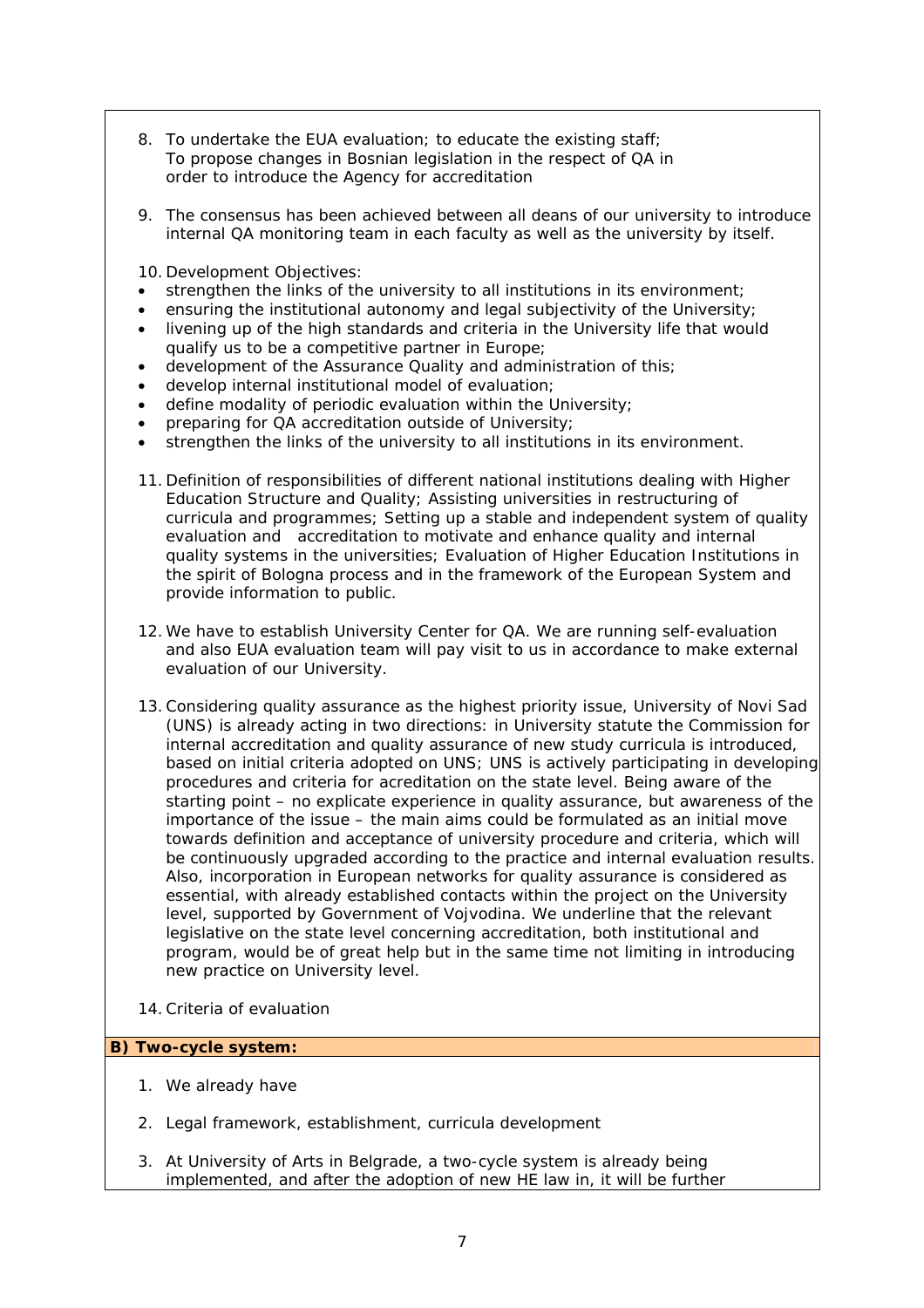developed. Within such framework, first and second cycle degrees have different orientations and various profiles in order to accommodate a diversity of individual, academic and labour market needs. First cycle degrees give access, to second cycle degree programmes. Second cycle degrees are open to doctoral studies. At UAB, besides the possibility to do doctorate after M.Sci academic title, for the first time in this region, as of the academic period of 2003/04, an Interdisciplinary doctoral studies have been founded in the field of sciences and theory of arts and media. PhD studies are open to the students with bachelor degree and high average marks and this study programme integrates M.A studies within itself. Besides the main degree cycles, UAB has started to develop life long learning as one of its priorities and short term tailor made courses for professionals in the domains of culture, arts and media demanded on today's market. To institutionalize that goal, UAB formed a Center for professional development and consulting in culture, arts and media fields, which is its organizational unit, a sort of separate department for market research and teaching services sale.

- 4. Undergraduate and postgraduate studies; Introduction of doctoral studies
- 5. The University hopes to expand its current offerings  $(1<sup>st</sup>$  cycle or undergraduate only) by introducing masters and doctoral programmes
- 6. To have a first degree to meet the market demands and the second degree for the students who are motivated to pursue graduate
- 7. Two cycle system doesn't fit in the traditional system of degrees, but the differences are still not so great that cannot be overcome. By 2005, a process that has already started on recreation of curricula will have been finished. It is not still clear whether a  $3+2$  or  $4+1$  solution will be accepted in B&H, or some other combination.
- 8. Already fully achieved at our institution
- 9. All faculties of the university have developed plan to create two-tier system by the end of 2005

10. Development Objectives:

- creating better conditions for two-degree education
- putting students in a more active role in the process of teaching
- achieving higher transition into a higher year of study
- decrease number of students who are giving up their studies
- increase mobility of students and teachers
- establishment of sustainable policy of enrollment
- include expert studies in sub-graduate programs
- encourage development of university interdisciplinary programs on sub-graduate and especially on postgraduate level
- introduce "lifetime learning"
- introduce shorter programs of "field refreshment" and more specialized learning
- in perspective, create better conditions for every student for greater choice of courses and programs of studies, including those from other faculties on the University (or wider), in a sense that they obtain education according to their own tendencies
- harmonize the length of studies with principles of declaration from Bologna
- adopt the system of education based on two-degree study
- 11.Assisting universities in entering in the new two cycle system; Integrate the individual initiatives of different universities to apply the same system and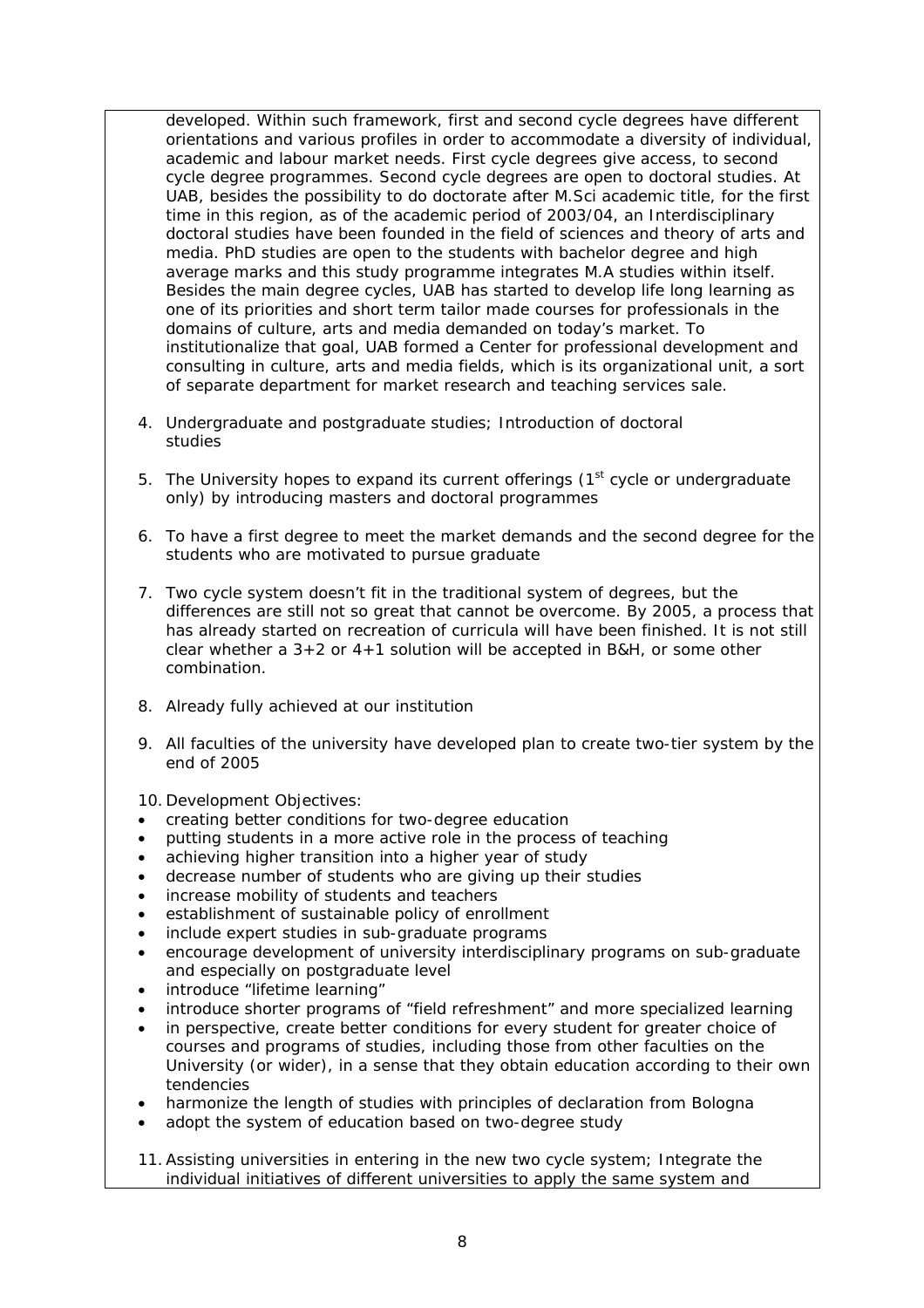standards; Mutual assistance and collaboration with universities to establish Internal Quality Assurance Systems.

- 12. The next step of our reform.
- 13. In introduction of two cycle system of studies there is some move already, based of experiences gained through pilot projects on university level. The issue is very much interconnected with development of quality assurance system and new approach to curriculum development. Discussions on the professional level in different fields have started, aimed to reach agreement on the overall architecture of the system in the defined field. It could be expected that in next two years the new system will be introduced on majority of the programmes, but the new legislative on the state level is considered as important for full recognition of the system.
- 14. Pilot implementation

#### **C) Recognition of degrees and periods of studies:**

- 1. We introduced ECTS from Sept. 2003, accepted Law of Higher Education which permits recognition. Through several Tempus projects we will try to establish mutual recognition with partner universities
- 2. Legal framework, initial implementation
- 3. Internationalization is one of UAB's strategic policy based measures in implementing change and adapting to the challenges that lie ahead. Therefore, UAB will foster all steps towards improving it's students and staff mobility, cooperation and joint degree programmes with other universities in the region and wider, and thereinafter recognition of degrees and periods of studies will be given priority in order to achieve that goal. At present, UAB faculties recognize all degrees based on 4+2 study programmes, which are compatible with existing departments. If a study group or a programe is interdisciplinary, University Council does nostrification and equivalency. By recognition of degrees and periods of studies mobility will be enhanced and made easier which is important prerequisite for other Bologna principles to be implemented along with this particular issue. UAB staff generally agrees and welcomes the systematic use of Diploma Supplement as a useful instrument that will enhance the clarity and international competitiveness of European universities as well as employability. It has to be stressed out that in last 30 years at UAB, diploma supplement was issued on the personal request of student.
- 4. Practical implementation of diploma supplement
- 5. To encourage mobility and exchange of knowledge and research achievements
- 6. We believe that first task should be close cooperation between universities in Bosnia and Herzegovina and then wider. Diploma Supplement and credit transfer system are main tools for achieving it. By 2005, we hope that better transparency will be achieved. By that time, we should become members of European higher education networks.
- 7. Responsibility of the Ministry of Education
- 8. There are no ENIC/NARIC centers in B-H. There are only talks and discussions how to establish Agency for science and higher education and even it is not decided yet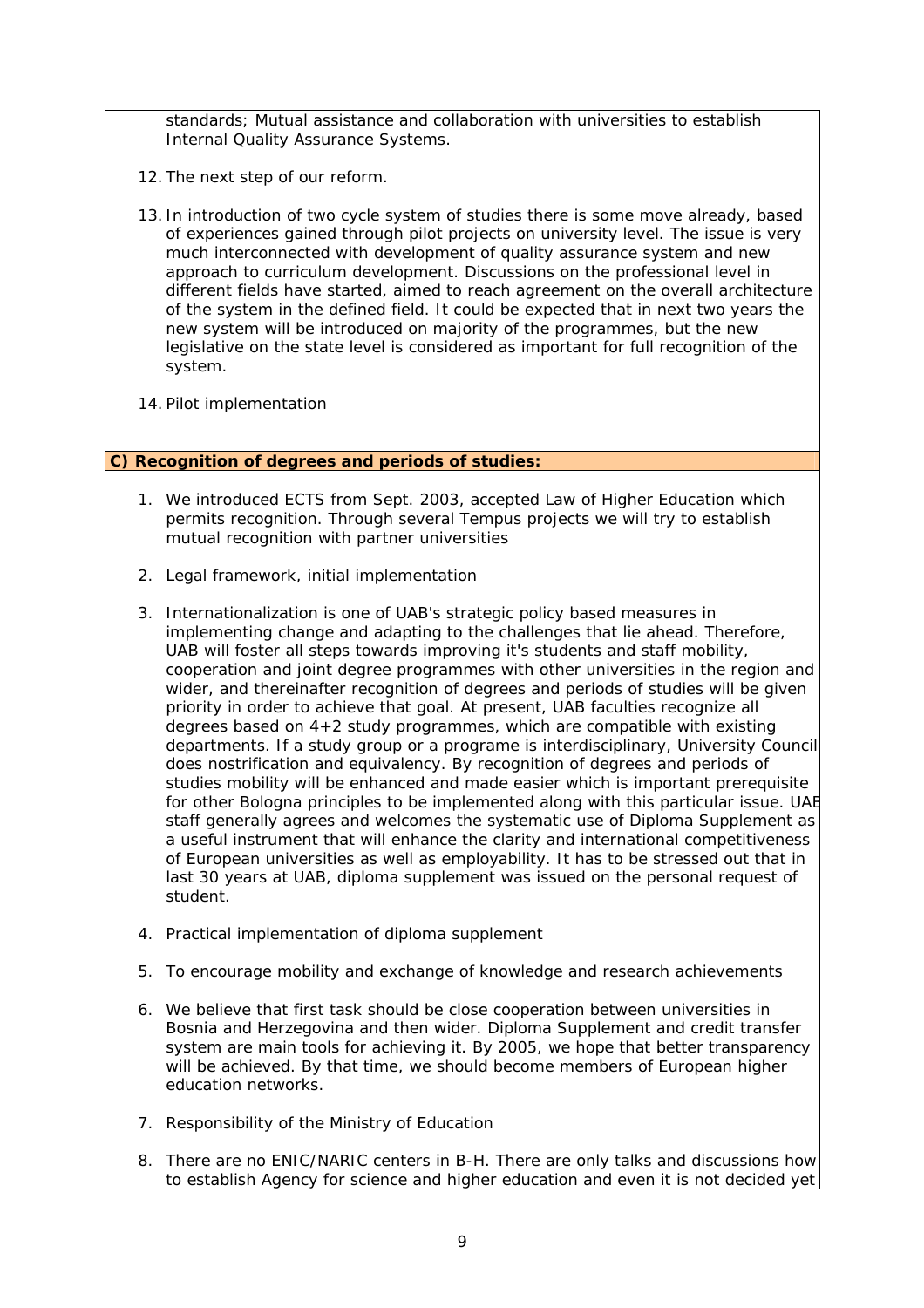whether it will be on national level, despite the fact that only national i.e. state agency might be part of an academic informative network. Qualification recognition is among highest priorities. University Senate has, as recommendation to the faculties, being aware of its importance, adopted Principles on recognition diplomas from abroad, which are in accordance with Lisbon convention. Unfortunately, we do not see any signs yet about when the Law on recognition of non-national qualification will be adopted. However, We stress strategically the endeavor to secure recognition of our exams and diplomas from our university and within the B&H academic framework.

- 9. The next step of our reform.
- 10. The state regulation and new law are necessary for full implementation of the idee on the state level.
- 11. None
- *3 Questionnaires without reply on this question*

#### **D) European Credit Transfer System**

- 1. We introduced ECTS from Sept. 2003
- 2. Establishment (law/statutes) of procedures, offices, training of personnel, teacher- and student awareness, initial implementation
- 3. At UAB ECTS have been experimentally introduced on Interdisciplinary postgraduate studies at the academic period of 2001/02 even though HE law has not envisaged the ECTS at the time. Since than, many debates, and panel discussions have been organized in order to introduce ECTS to UABs academic community (staff and students). Now, prior to new HE law, many departments at UAB's consistent faculties are revising their curricula by calculating and determining the exact student workload for each course per academic period. Introduction of ECTS at both undergraduate and postgraduate level at all faculties is one of the UABs strategic priorities stated clearly in its Strategic plan (May 2002)
- 4. Finalization of the process of modernization of the study programmes on the basis of ECTS at all faculties within UKIM
- 5. The SEE University implemented ECTS at its inception in 2001.
- 6. To enable both students and academic staff to visit and study in other European countries and in that way enrich their own educational context with new experiences and also to receive guest students and academics to study and research in their academic communities
- 7. Basic rules for introduction of ECTS are known and some faculties are about to realize it in practise, but because of great gap between European educational system and our current situation, we believe that this process is not easy to implement fully. An additional problem for its implementation is a language barrier. That's why we urge networking of HE institutions in the region.
- 8. To measure the existing workload of students and to develop new curricula and syllabi which introduce ECTS
- 9. ECTS is expected to be introduced at the end of 2005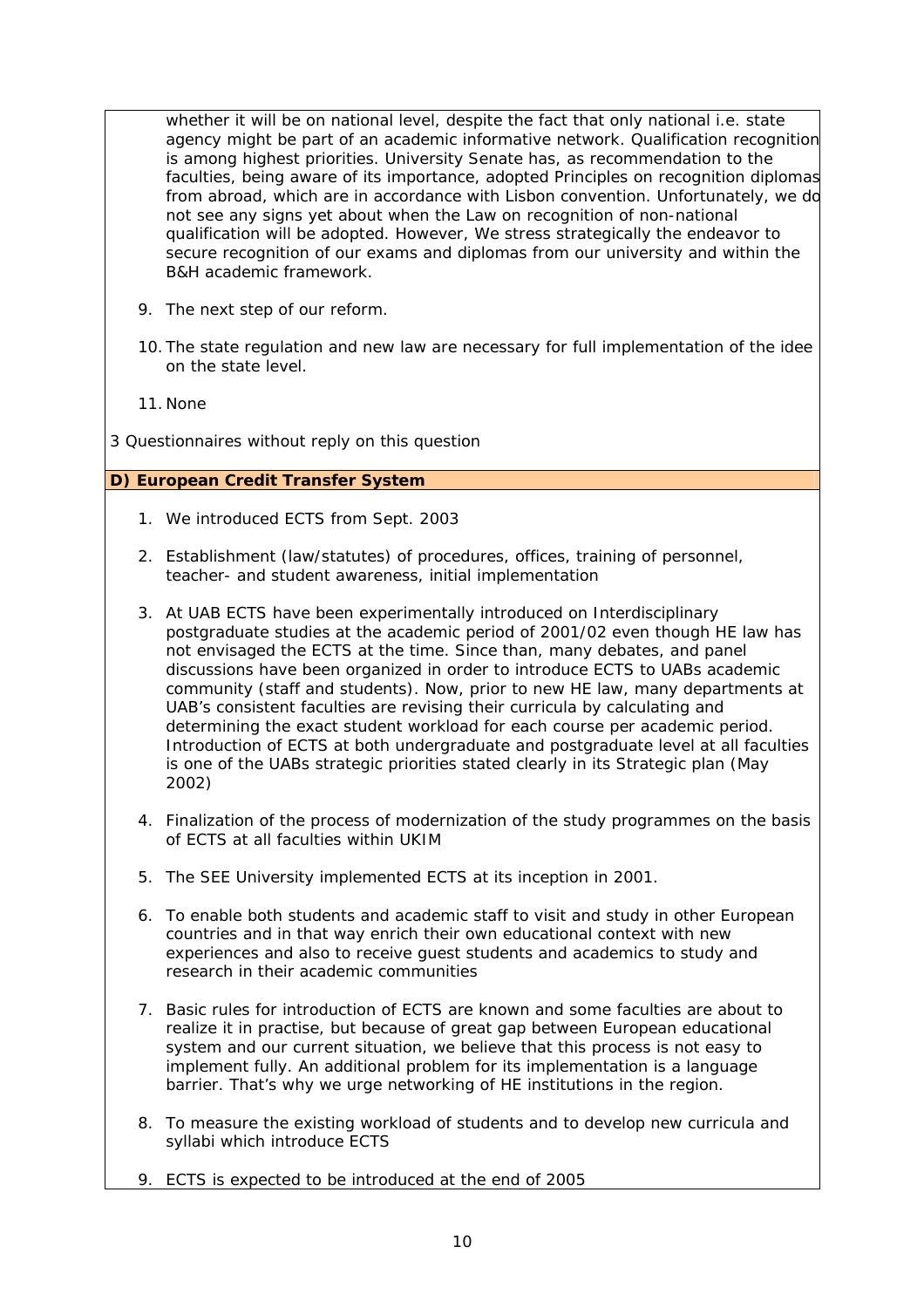10. Development Objectives:

- define clear and recognizable conditions and procedures for introduction of CTS on the University
- request, as a prerequisite condition, fundamental changes in laws on high education
- anticipate way of securing its compatibility with ECTS
- define clear scheme of organization on the level of the university for carrying out of ECTS process
- focus the project onto the reform of sub-graduate studies, and, in the following phases, carry out clear definition of taxing, that is, ascription of numeric values to each subject of lecturing
- define the content and form of Diploma Supplement
- process of introduction of CTS should be separated from process of renewing of plans and programs of lecturing
- define the programmatic content of the information package as essential segment of the CTS (needed on the level of University and faculties as well)
- define more than one partner-universities and faculties with which we could one day sign bilateral agreements for cooperation regarding the application of ECTS and agreements regarding future exchange of students
- 11.Assist the universities in ECTS by bringing different national and European good and bad examples; Integrate and coordinate the initiatives at various level to use similar national with the European standards.
- 12.We are in the process of introduction of ECTS at our University.
- 13. The main philosophy of ECTS/ECTAS system is accepted and important experience on pilot projects already gained. It could be expected that the system will be fully introduced in the period till 2005, but with necessary corrections in common work with the students in evaluating the results in next period. The incorporation of Serbian universities in European projects on student mobility is of great importance for the full implementation of ECTS.
- 14.Criteria of calculation